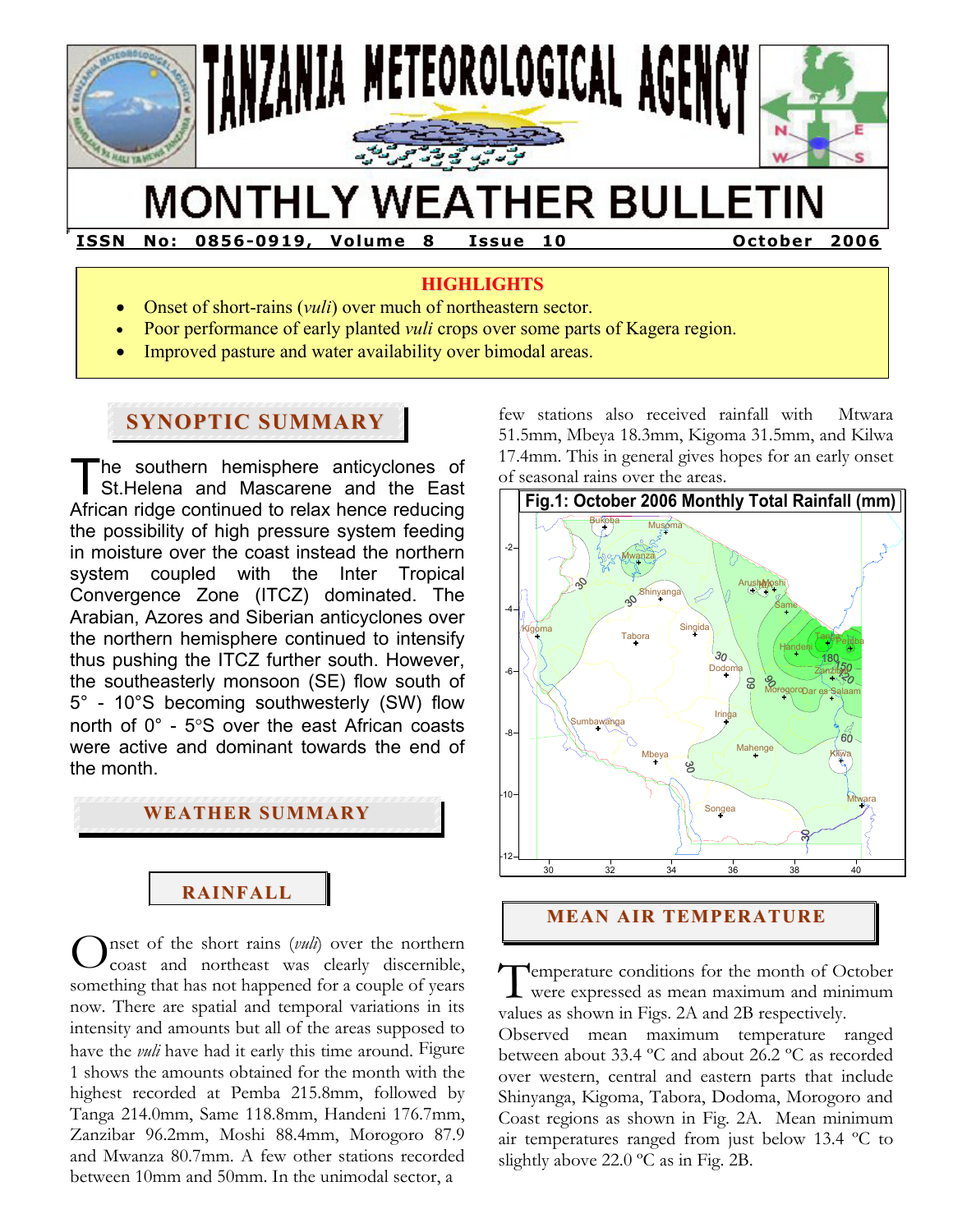

Rising trend of temperature improved the chilly conditions that prevailed in the past months over most areas of southwestern highlands (Rukwa, Mbeya and Iringa regions). This situation signifies the onset of warm season in the country being a normal feature during this time of year.



S patial distribution of mean sunshine hours across<br>the country during October indicates the durations  $\bigcup$  the country during October indicates the durations

of mean bright sunshine hours that ranged between about 6.1 and about 10.8 hrs/day as shown in Fig. 3.



Just a small potion of the country (northeastern highlands and the northern tip) experienced shorter duration of bright sunlight as a result of increased cloudy conditions following the setting in of short rains over these areas. The rest of the country observed longer periods mainly due to a large decrease in cloudy activities during the month.



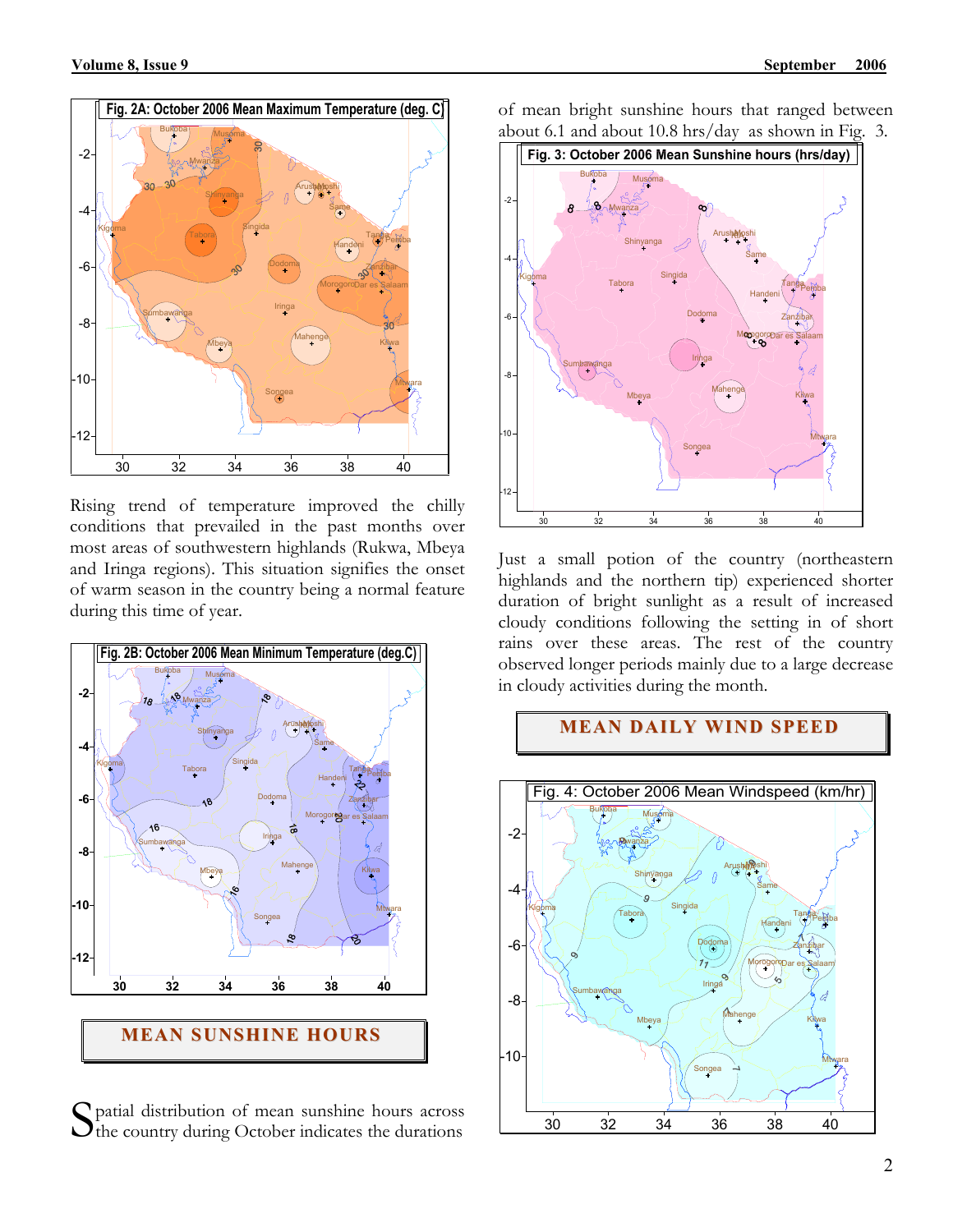During October mean wind speed across the country ranged between about 1 and 15.4 km/hr country ranged between about 1 and 15.4 km/hr as indicated in Figure 4. The core of maximum speed of about 15.4 hr was located over central areas (Dodoma region), while a larger part of Ruvuma and Morogoro regions continued to experience decreased wind speeds of less than 4 km/hr as observed over Morogoro town. The increased wind strength mainly over central regions underlies the potential to harnessing of wind power for water pumping by use of windmills and also raising prospects for occurrences of dust devils, wind erosion and higher evaporation rates.

## **SATELLITE INFORMATION**



Vegetation cover across the country during the period is indicated in Figure 5. Very few period is indicated in Figure 5. Very few localized areas over Kagera region (Western Lake Victoria), a stretch along the highlands of Udzungwa ranges (eastern Iringa region), spots on the mountain slopes over the northeastern highlands and parts of northern coastal belt recorded on the high side at about 80%. Low vegetation covered most of the country as shown by the spread of gray colouring in the Satellite picture and generally below 20% vegetation was recorded over central areas, eastern Shinyanga region, northeastern areas. Improved vegetation cover is expected to increase relative to the spread of setting in of the rainfall season.

#### **AGROMETEOROLOGY**

Soil moisture levels during the period improved<br>
well to allow farm activities be carried out well to allow farm activities be carried out particularly towards the end of the second half of the month. But some areas over the west of Lake Victoria basin ( Kagera region) were at first hit by acute soil soil moisture stress during the first half of the month which retarded smooth growth of the early planted short rains crops (maize and beans) most of which were between emergence and weeding. Delayed planting on the other hand was experienced over surrounding areas of Kasulu, Kibondo, Magu, Musoma and Mwanza. The remaining areas over this bimodal sector, northeastern highlands and northern coast utilized the improved soil moisture status observed towards the end of the month to plant. Over unimodal areas, land preparations were being finalized with prospects for an early onset of the season.

#### **HYDROMETEOROLOGY**

nset of short rains in the northern sector will boost water levels in rivers, lakes and dams whereas they get even lower in the southern sector where the dry season is still continuing. Water for domestic and industrial purposes should be used sparingly. O

#### **ENVIRONMENTAL**

Temperatures are warm and comfortable, although<br>windy conditions over the central areas increased windy conditions over the central areas increased prospects for diseases such as coughs, colds, pneumonia and asthma.

#### **EXPECTED SYNOPTIC SITUATION DURI NG NOVEMBER 2006**

 $\blacksquare$ The northern hemisphere systems (Arabian The northern hemisphere systems (Arabian<br>and Azores anticyclones) are to build-up gradually towards mid month while over the southern hemisphere, the Mascarene, St. Helena anticyclone and East African ridge are expected continue relaxing. The near equatorial trough over the north-eastern parts of the country and over northern coast is